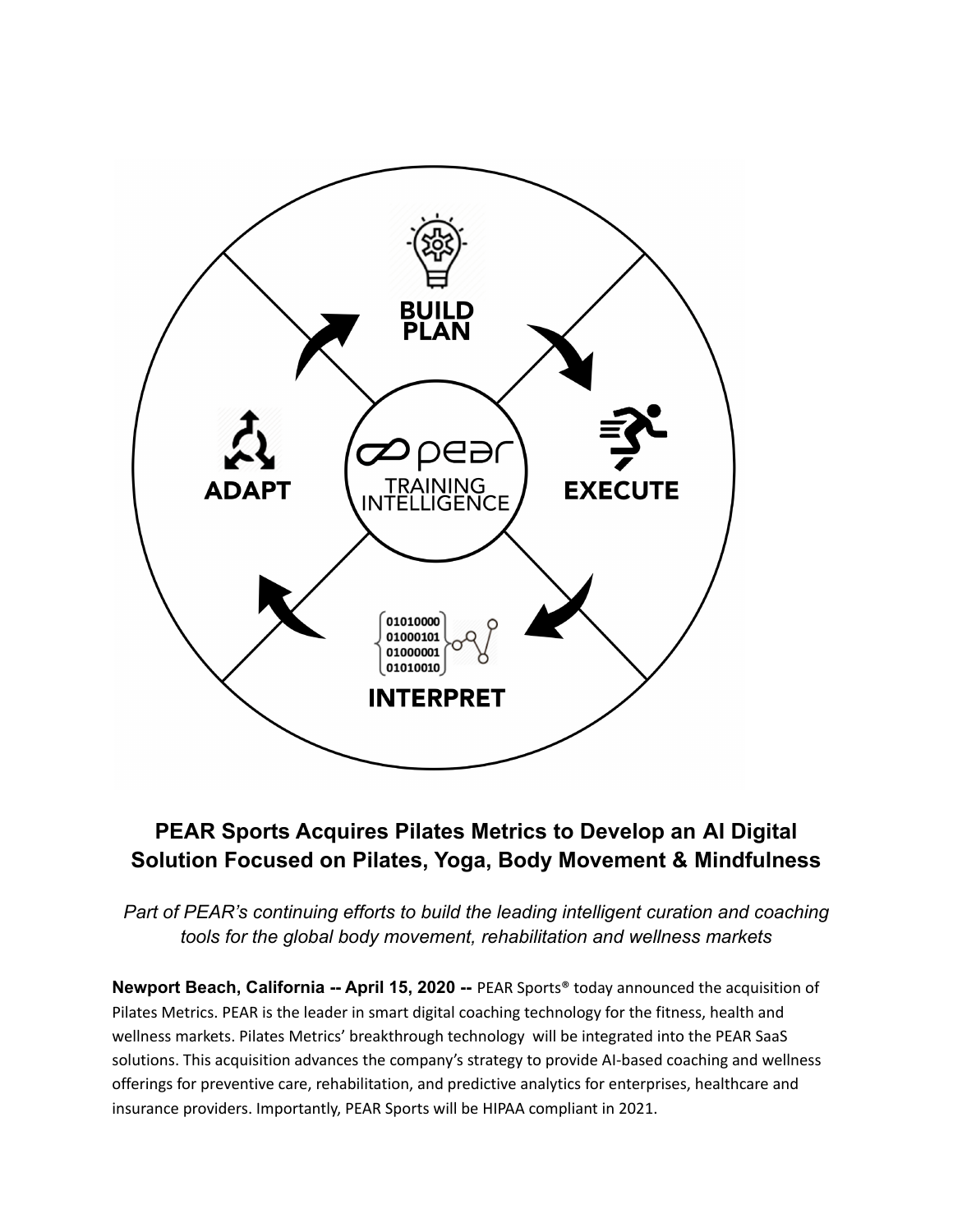"Our mission at PEAR is to focus on whole body health and building resilient lives. The patented technology, intellectual assets, and inspirational talent that Joseph Quinn and Pilates Metrics deliver to PEAR and our platform will bring measurable results to customers," said Bob Allison, Founder and CEO, PEAR Sports.



Over the past seven years, Pilates Metrics

has developed the first digital tools to allow teachers and studios to track, chart, and share client progress. The Pilates Metrics App automatically generates anatomical and biomechanical stats, graphs, and charts based on a completed lesson plan. Students then receive these educational and motivational reports. The combined companies' offerings will create powerful coaching tools for functional movement, mobility, and recovery that are essential to provide science-based recommendations that improve population wellness.

Veteran Pilates professionals recognize the technology shifts in the industry. "I have used Pilates Metrics as a teacher, a studio owner, and a teacher-trainer," said Hilary Opheim of Hilary Opheim Pilates in Los Angeles. "As our industry re-opens, we will need to have hybrid solutions for working with our clients in the studio and beyond our four walls. PEAR will now allow me to send clients custom workouts, based on their needs, when they can't make it to the studio. I benefit from all the back-end tracking and reporting tools."

Joseph Quinn, Founder, Pilates Metrics, added, "The opportunity to apply PEAR Training Intelligence to Pilates and related modalities will take personalized holistic health content to the next level. Empowering teachers, coaches, and building connectivity is key in today's wellness world. Together, we will be able to prescribe an adaptive regimen to optimize outcomes for musculoskeletal and neuromuscular disorders, preoperative conditioning, rehabilitation, athletic performance and more."

#### About PEAR [Sports](http://www.pearsports.com/)

PEAR Sports is perfecting the personalized delivery of digital health, wellness and fitness